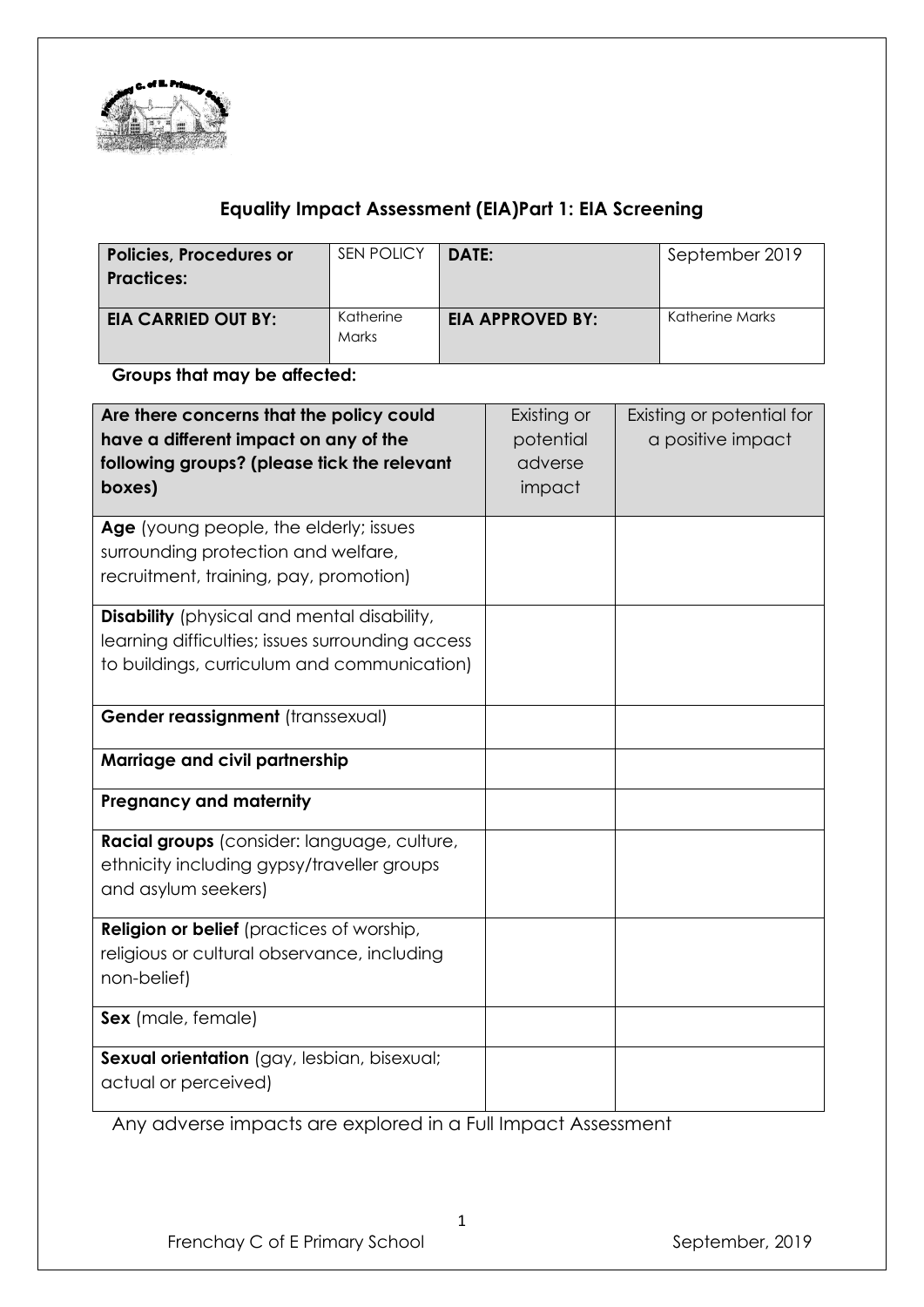# **FRENCHAY C OF E PRIMARY SCHOOL**

# **Believe, Belong, Become**

# **Special Educational Needs & Disability (SEND) Policy**

### **1 Rationale**

At Frenchay C of E Primary School we are proud of the achievement of all our children. The staff and governors are committed to offering an inclusive curriculum that maximises learning opportunities of all children. Our aim is for all children to have access to a broad and balanced curriculum, supporting the development of the whole child.

### **Values**

- **1.1** Our vision 'Believe, Belong, Become' is at the heart of our school and children are provided with exciting learning opportunities that maximise children's participation. Our shared values support achievement for all children. The values at Frenchay are:-
	- Enjoyment of learning
	- Celebration of achievement
	- Respect of diversity
	- Experience of belonging and mutual support
	- The development of moral values and spiritual awareness

The curriculum is designed to meet the needs of all children. At Frenchay, we believe that every teacher is a teacher of every child, including those with SEND. All those who teach and support children with SEND have the highest aspirations and expectations for all children.

### **2 Compliance**

- **2.1** This policy was created with the statutory requirements laid out in the SEND Code of Practice 0-25 Years (January 2015) and has been written with reference to the following guidance and documents:
	- Equality Act 2010: advice for schools DfEE (February 2013)
	- SEND Code of Practice 0-25 years (January 2015)
	- Schools SEN Information Report Regulations (2014)
	- Statutory Guidance on supporting students in school with Medical Conditions (April 2014)
	- Safeguarding Policy
	- Accessibility Plan
	- Teacher's Standards (Updated 2013)
- **2.2** This policy is compliant with the Department of Education's SEND Reforms, outlined in the Children and Families Act 2014. These changes came into force on the 1st September 2014.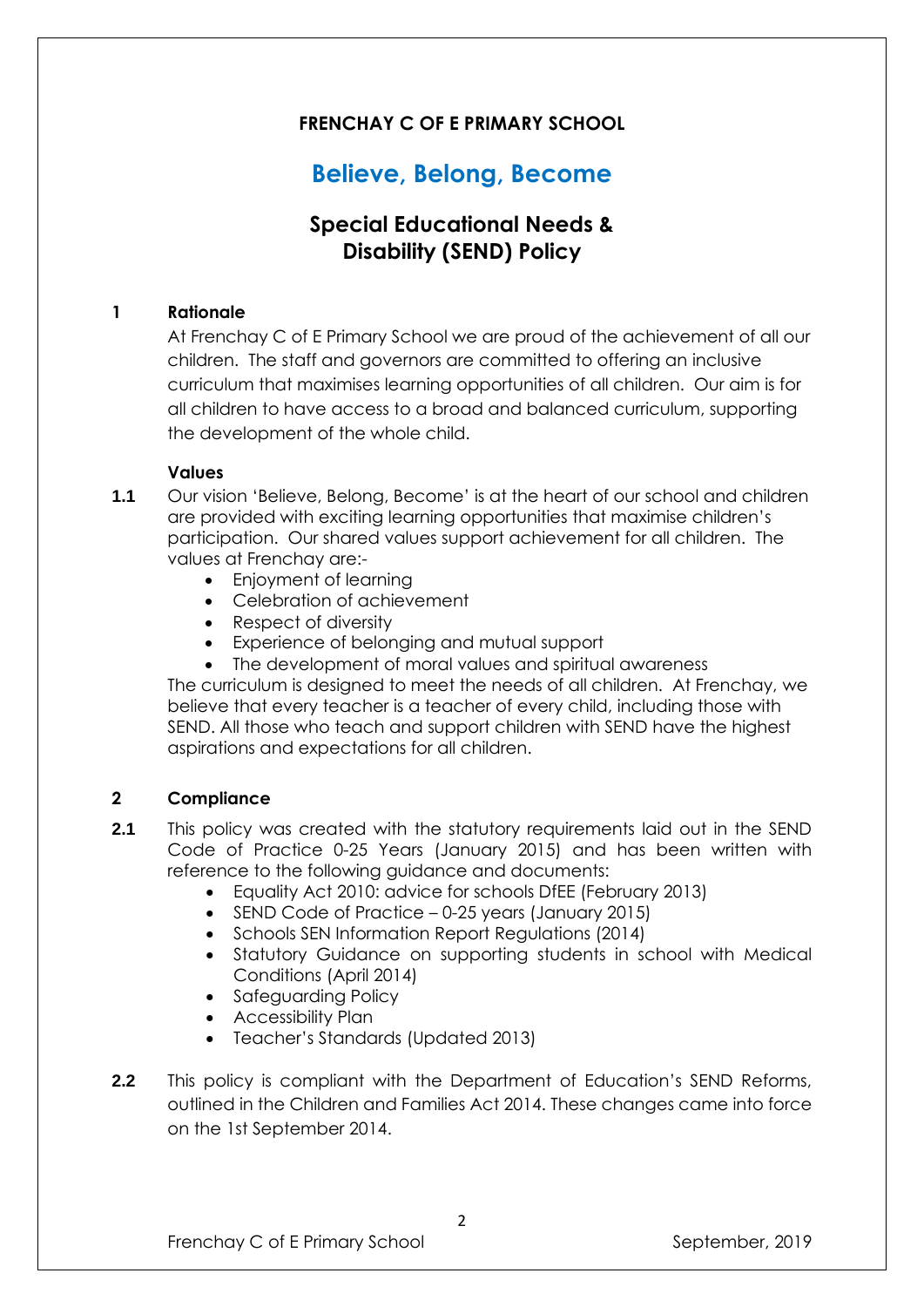**2.3** The purpose of this document is to describe the provision we make for children identified as having a special educational need and/or disability and the principles by which we make that provision. For consistency and clarity, the term SEND is used throughout the document.

### **3. Definitions of Special Educational Needs**

### **Definitions of special educational needs and disabilities (SEND) taken from section 20 of the Children and Families Act 2014**

A child or young person has SEN if they have a learning difficulty or disability which calls for special educational provision to be made for them. A child of compulsory school age or a young person has a learning difficulty if they:

- a) have significantly greater difficulty in learning than the majority of others of the same age; or
- b) have a disability which prevents or hinders them from making use of educational facilities of a kind generally provided for others of the same age in mainstream schools or mainstream post-16 institutions.

A child under compulsory school age has special educational needs if they fall within the definition at (a) or (b) above or would do so if special educational provision was not made for them.

Children must not be regarded as having a learning difficulty solely because the language of their home is different from the language in which they will be taught.

### **4. Aims and Objectives**

**4.1** Our key principle is to create an atmosphere of encouragement, support, acceptance and sensitivity to individual needs, in which all children can thrive and achieve their full potential. We aim to raise the aspirations and expectation of all children with SEND. At Frenchay C of E Primary School we enable each child to partake in, and contribute fully, to school life.

### **4.2 Objectives**

We aim to:

- To create an inclusive environment that meets the special educational needs of each child, thereby enabling all children to have full access to all elements of the school curriculum.
- Overcome potential barriers to learning and assessment for individuals and groups of pupils and respond to pupils diverse learning needs and set suitable learning challenges.
- To meet the SEND Code of Practice (2015) and Authority guidelines.
- To develop a coordinated approach to the early identification and assessment of children with SEND
- To ensure that curriculum planning and assessment for children with SEND take account of the type and extent of the difficulty experienced by the child.
- To provide specialist support and resources to meet the specific needs of identified children, in order to ensure that they make the best possible progress.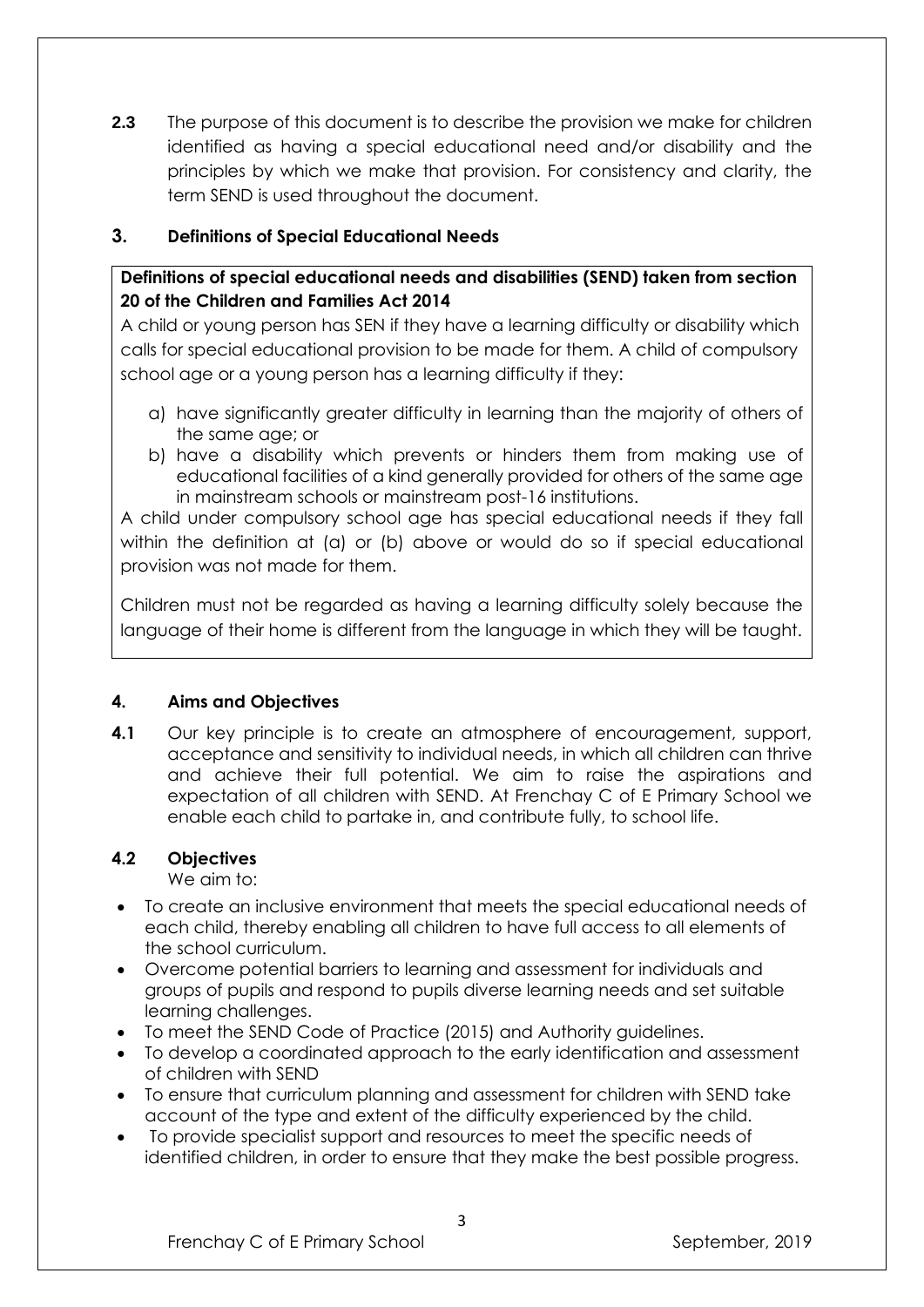- To ensure children's progress is regularly and consistently monitored, reviewed and recorded.
- To involve and liaise with external agencies where appropriate.
- To develop the school's partnership with parents and to ensure parents are made aware of the support and provision provided for SEND children.
- To include the voice of the child in monitoring and reviewing Pupil Passports, taking their views and wishes into account.

### **4.3 Responsibility for the Co-ordination of SEND provision**

The person responsible for overseeing and co-ordinating the day to day provision of education for pupils with SEND is the SENCO. This person, if appointed after 1st September 2009, must have the NASENCO (National Award in Special Educational Needs Coordination) or complete it within three years of taking up post. Frenchay Primary's SENCo is Liz Knight. The SEND governor is Shirley Allingham.

### **5. Identifying Special Educational Needs**

- **5.1** A child has a learning difficulty or disability if he or she:
	- Has a learning difficulty or disability which calls for special educational provision to be made,
	- Has a significantly greater difficulty in learning than the majority of other children of the same age or
	- Has a disability which prevents or hinders him/her from making use of the facilities of a kind generally provided for others of the same age in mainstream schools.

**5.2** In accordance with the SEND Code of Practice 2014, four broad categories of need are used when identifying children's needs. These are:

- Communication and Interaction
- Cognition and learning
- Social, emotional and mental health
- Sensory and/or physical needs

### **6. A Graduated approach to SEND support**

### **6.1 Quality First Teaching**

At Frenchay C of E Primary all teachers are responsible and accountable for the progress and development of children in their classes, including where children are accessing support from teaching assistants or specialist staff. High quality first teaching, differentiated for individual children, is the first step in responding to children who have SEND.

Teaching is regularly monitored through lesson observations, book scrutinies and pupil progress meetings. Professional development opportunities are provided for staff to extend their knowledge and understanding of SEND and high-quality teaching.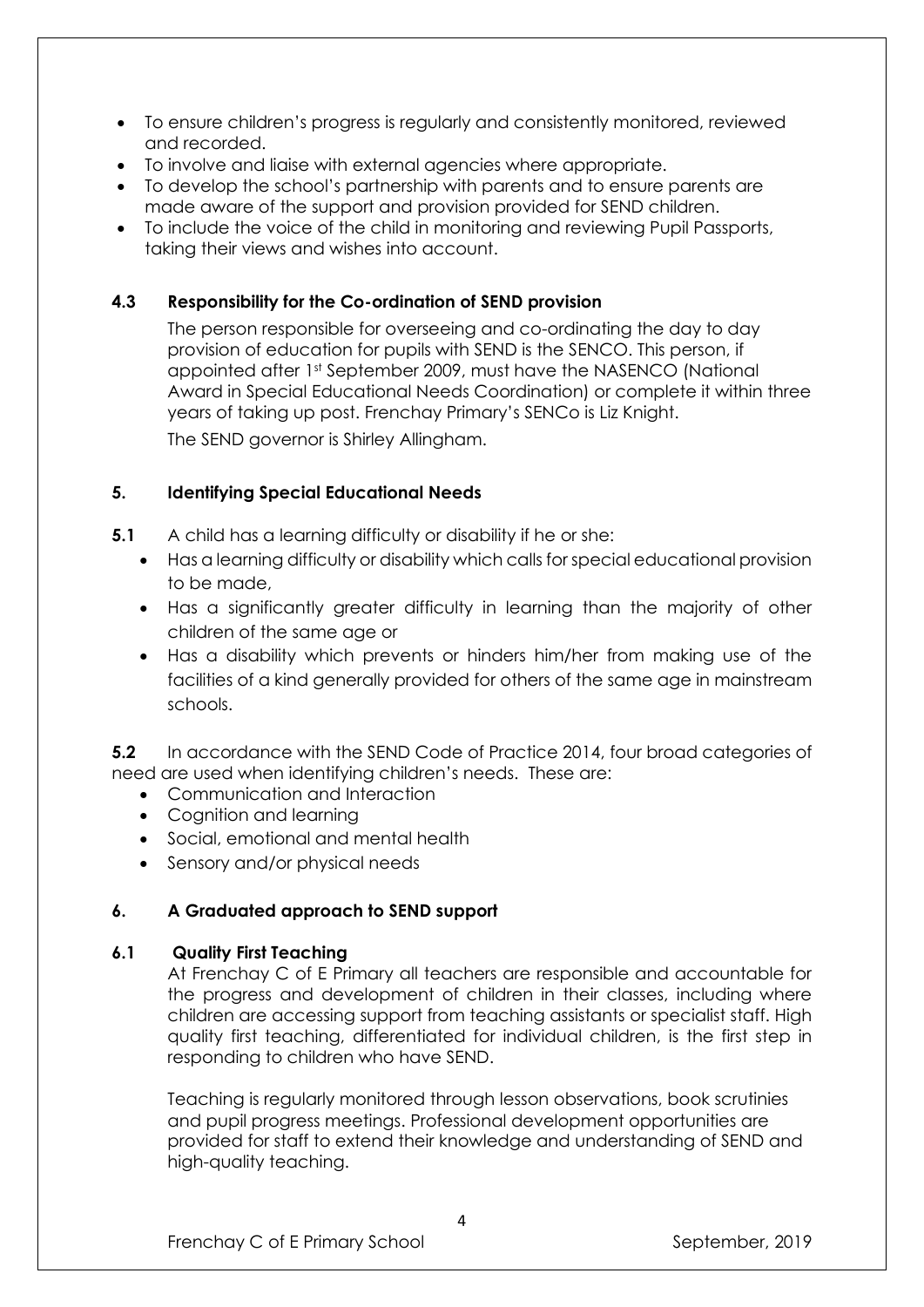Teachers ensure that classroom organisation and teaching style respond to children's diverse learning needs, using effective strategies and appropriate provision that will lead to good progress and improved outcomes.

### **7. Identification**

Children are identified as SEND if they do not make adequate progress despite appropriate provision and good quality personalised teaching.

Class teachers, supported by the Senior Leadership Team, make regular assessments of progress for all children. These seek to identify children making less than expected progress given their age and individual circumstances. This can be characterised by progress which:

- Is significantly slower than that of their peers starting from the same baseline.
- Fails to match or better the child's previous rate of progress.
- Fails to close the attainment gap between the child and their peers.
- Widens the attainment gap.
- a) Once a child has been identified as possibly having SEN, they are closely monitored by staff to gauge their level of learning and possible difficulties. The child is formally recorded by the school as being a concern by teachers or parents.
- b) The child's class teacher will provide differentiated learning opportunities to support the child's academic progression and enable the teacher to better understand their needs.
- c) The SENCo will be consulted as needed for support and advice and may wish to observe the child.
- d) Through (a) and (c) it can be determined which level of provision the child will need going forward.
- e) If a child has recently been removed from the SEND Register, they may continue to be monitored.
- f) Parents will be informed fully of every stage of their child's progress and the circumstances under which they are being observed and closely monitored. Parents are encouraged to share any relevant information and knowledge with the school.
- g) Pupil progress meetings are used to monitor and assess progress being made by individual children.

### **8. SEN Support**

**8.1** Where a child appears to have more complex needs that cannot be met through normal class differentiation or a child at teacher concern does not make the expected progress, they will be added to the SEN Register at the 'SEN support' level so that their progress can be closely monitored and additional support can be put in place as necessary.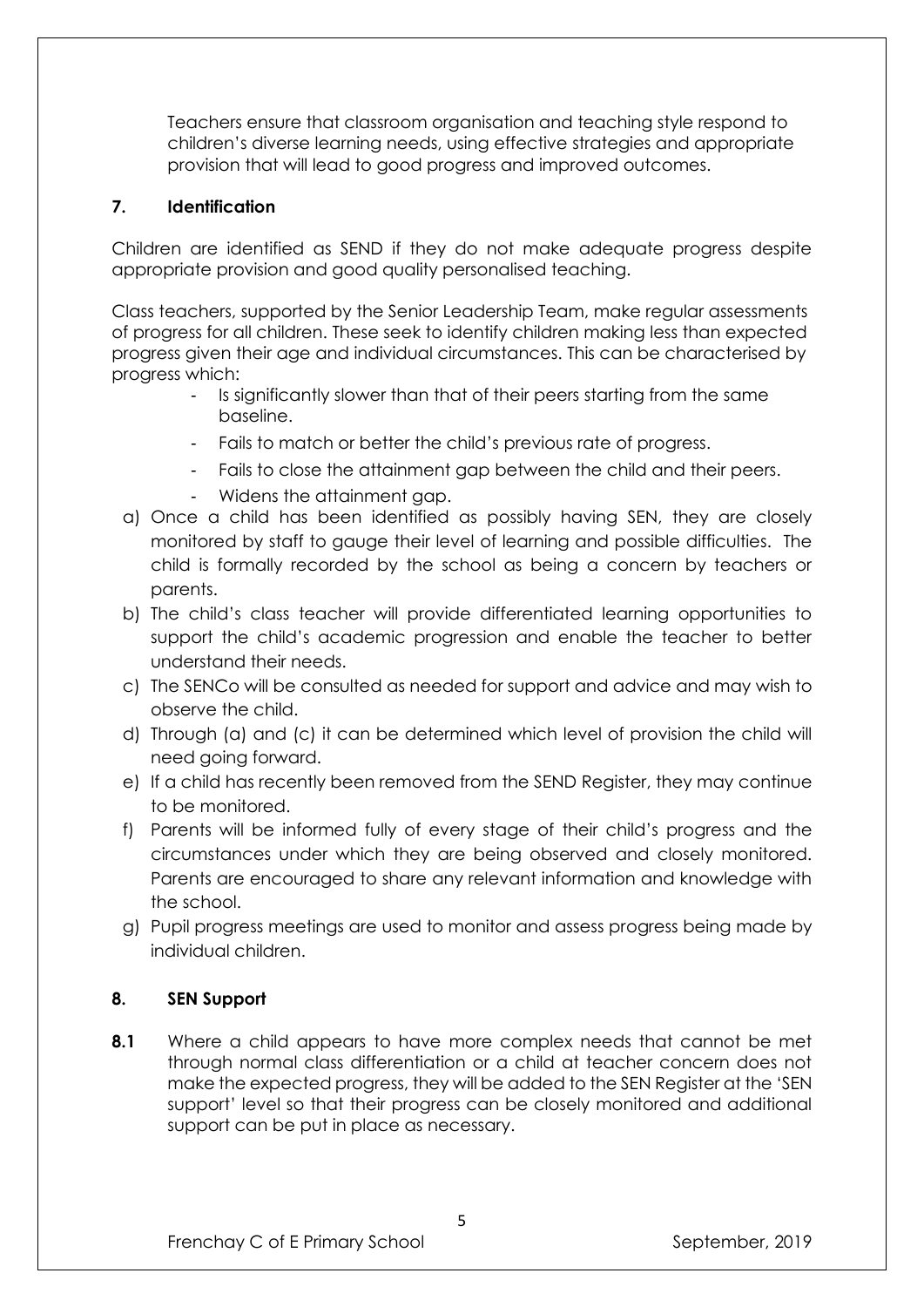Support provided using the Graduated Approach. This consists of a four-part process:

- **Assess**
- Plan
- Do
- **Review**
- **8.2** This is an on-going cycle to enable the provision to be refined and revised as the understanding of the needs of the child grows.

### **8.3 Assess**

This involves clearly analysing the child's needs using the class teacher's assessments, experiences of working with the child and details of previous progress and attainment. The views and experiences of parents, the child's views and advice from external agencies and support services will be considered.

### **8.4 Plan**

In consultation, the teacher, the SENCo/Head Teacher and parents agree the adjustments and additional provision that are required. Clear outcomes will be agreed which may include the impact on progress or change in behaviour that is expected and a clear date set for review. Where appropriate, parental involvement may be sought to reinforce or contribute to progress at home.

All those working with the child, including support staff will be informed of the child's individual needs, the support that is being provided, any particular teaching strategies/approaches that are being employed and the outcomes that are being sought.

### **8.5 Do**

The agreed plan is put in place. The class teacher remains responsible for working with the child on a day to day basis. They retain responsibility even where the interventions may involve group or 1-1 teaching away from the main class teacher. Support with further assessments of the child's strengths and weaknesses, problem solving, and advice will be provided by the SENCo.

### **8.6 Review**

Reviews will be undertaken in line with agreed dates. The review process will evaluate the impact and quality of support and interventions. It will also take account of the views of the child and their parents. The class teacher, in conjunction with the SENCo will revise the support and outcomes based on the child's progress and development making any necessary adjustments and amendments going forward, in consultation with the child and their parents.

Parents will be provided with clear information about the impact of support to enable them to be involved in planning the next steps.

### **8.7 Managing children's needs on the SEN Register**

All children on the SEND Register will have either a Pupil Passport (SEN Support Plan) or a One Page Profile. Pupil Passports include information on the child's areas of strength and weakness, their outcomes and steps taken to allow the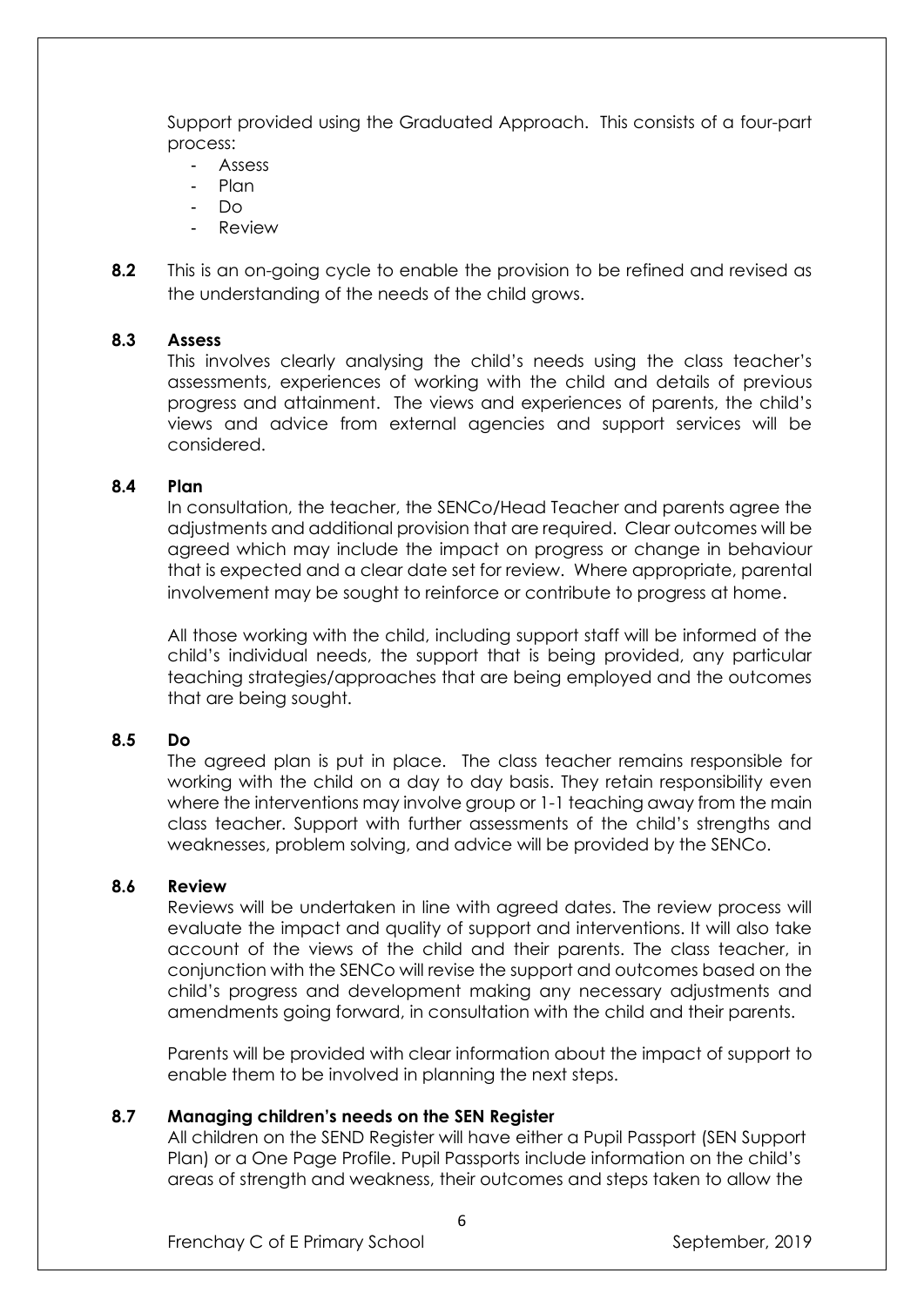child to achieve them and any other professionals who have contact with the child. Class teachers, parents, children and other professionals will all contribute to the Pupil Passport. The Pupil Passport is designed to be a working document which is updated to reflect the current needs of the child. Formal review meetings will take place three times a year, where parents and children will be involved in reviewing progress and setting new outcomes. Class teachers are responsible for evidencing progress according to the outcomes described in the plan.

One Page profiles also state the strengths and areas of development for the pupil. These are written in consultation with the pupil and gathers their own views of their learning and what they need to support them. This is an annual document and is shared with parents.

Class teachers are responsible for maintaining and updating Pupil Passports and One Page Profiles. These are then shared with everyone involved with the child. The SENCO reviews all records provided by class teachers to ensure consistency across the school and appropriateness and quality of outcomes.

### **8.8 Specialist support**

Where a child continues to make less than expected progress, despite evidence-based support and interventions that are matched to the child's area of need, the school will involve specialist outside agencies. The child's parents will always be involved in any decisions.

### **8.9 Education, Health Care Needs Assessments**

When a child does not make expected progress, despite the school having taken relevant and purposeful action to identify, assess and meet the needs of the child, the school or parents may request an Educational Health Care Plan Needs Assessment. A Health Care Plan may also be requested if the child has lifelong or significant difficulties.

The decision to make a referral for an Education, Health, Care Plan (EHC) will be taken at a progress review.

The application for an EHC Plan will combine information from a variety of sources including:

- Parents
- **Teachers**
- SENC<sub>O</sub>
- Social Care
- Health Professionals
- Outside agencies such as Educational Psychologists

Evidence from interventions and strategies that have been tried will be gathered together, along with reports from any outside agencies, and submitted to the LA for assessment. The school will then follow the procedure set out by the appropriate LA.

*Further information about EHC Plans can be found via the SEND Local Offer:*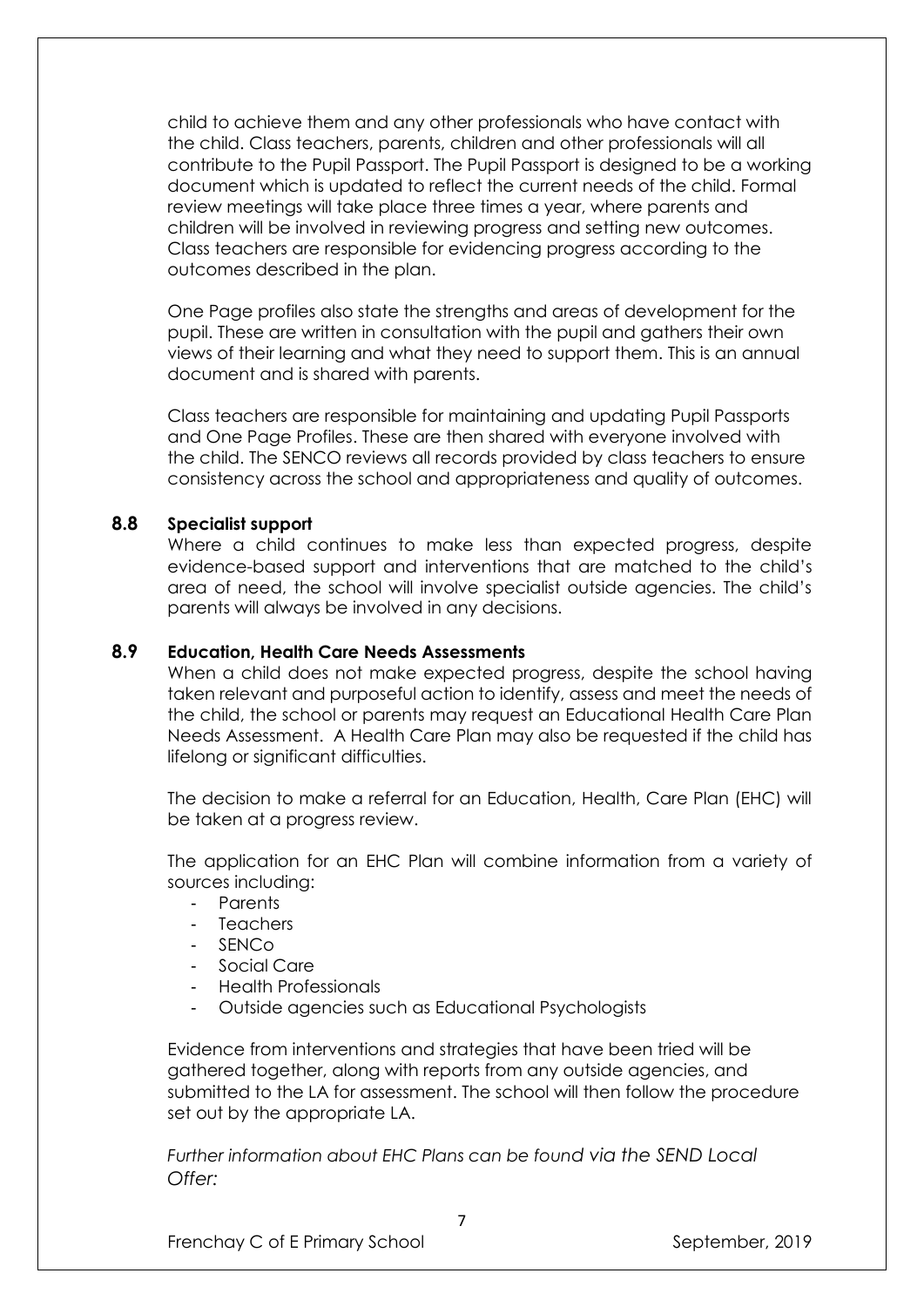[https://www.southglos.gov.uk/health-and-social-care/care-and-support](https://www.southglos.gov.uk/health-and-social-care/care-and-support-children-families/local-offer/)[children-families/local-offer/](https://www.southglos.gov.uk/health-and-social-care/care-and-support-children-families/local-offer/)

- a) Following Statutory Assessment, an EHC Plan may be provided by South Gloucestershire Council or Bristol Council, if it is decided that the child's needs cannot be met by the support that is ordinarily available. The school and the child's parents will be involved developing and producing the plan.
- b) Parents have the right to appeal against the content of the EHC Plan. They may also appeal against the school named in the plan if it differs from their preferred choice.
- c) Once the EHC Plan has been issued, it will be kept as part of the child's formal record and reviewed at least annually by staff, parents and the child. The Annual Review enables provision for the child to be evaluated and where appropriate, for changes to be requested.

### **9. Criteria for exiting the SEND Register / Record**

If it is felt that a child is making progress which is sustainable and no longer needs additional support, then they may be taken off the SEND Register. The views of the teacher, SENCO, child and parents need to be taken into account, as well as that of any other professionals involved with the child. If it is agreed by all to take the child off the SEND Register, then all records will be kept until the child leaves the school (and passed on to the next setting). The child will continue to be monitored through the school's monitoring procedures, such as pupil progress meetings. If it is felt that the child requires additional assistance, then the procedures set out in this policy will be followed.

### **10. Working in partnerships with parents**

Frenchay C of E Primary School believes that a close working partnership with parents is vital in order to ensure:

- a) Early and accurate identification and assessment of SEND leading to the correct intervention and provision
- b) Continuing social and academic progress of all pupils with SEND
- c) Personal and academic targets are set and met efficiently.

We operate an open-door policy and parents can request to see class teachers, the SENCo, the Head Teacher at any time to discuss concerns regarding their child's education.

Parents are kept up to date with their child's progress through parent meetings, parent evenings and an end of year report. In cases where more frequent regular contact with parents is required, this will be arranged based on individual need.

Parents are invited to attend meetings with external agencies regarding their child should assessments indicate that a child has additional learning needs. Parents will be kept up to date on recommendations made and any points of action drawn up in regard to the provision for their child.

### **10.1 Supporting children and families**